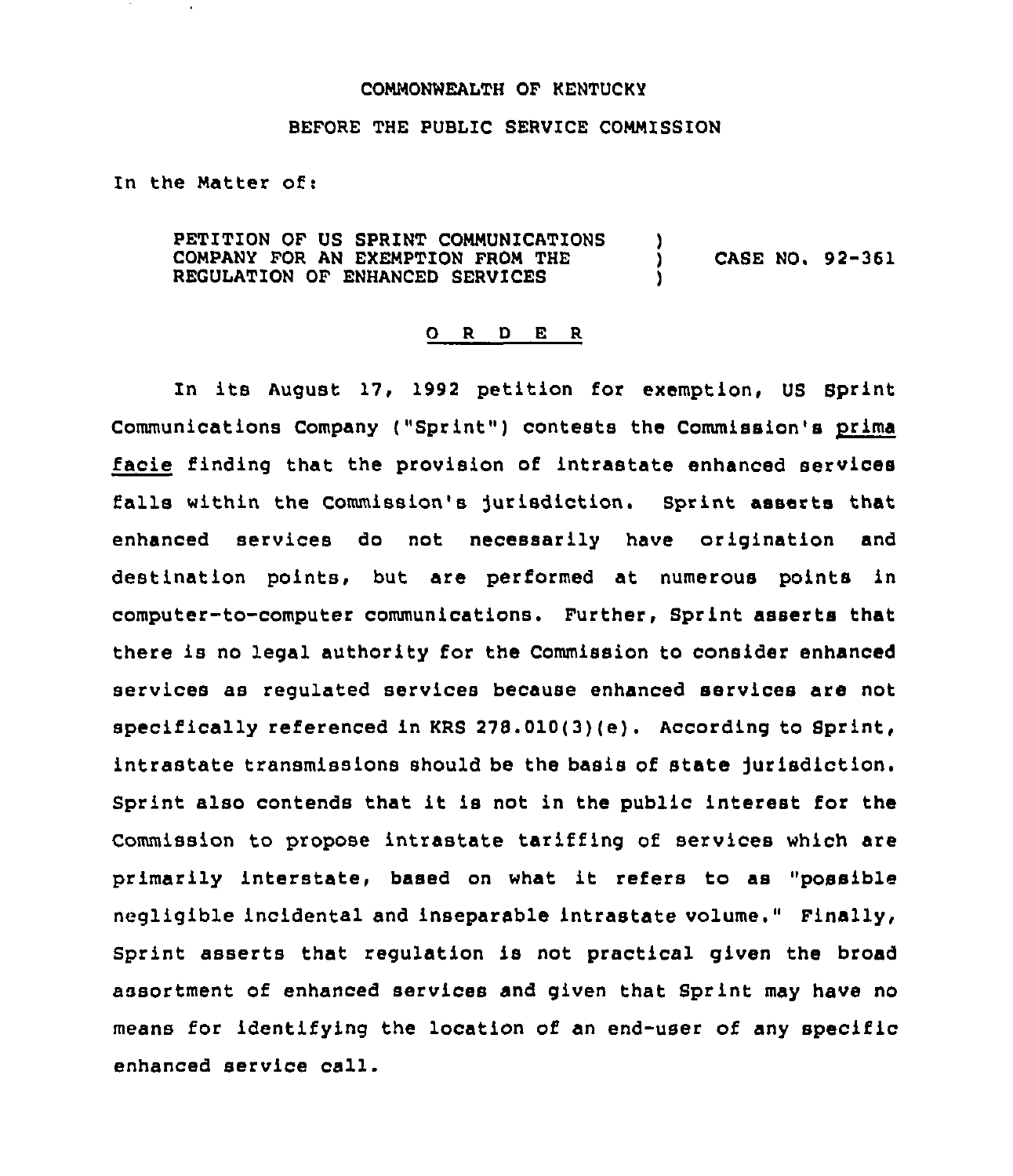## STATOTORY BASIS FOR CONNZSSZON JURISDICTION

Before the Commission can determine whether the enhanced aorvioes of Sprint or any other utility should be exempted from its jurisdiction, the Commission must first determine that it has jurisdiction over the intrastate provision of enhanced services. The Commission haa jurisdiction over utilities, statutorily det'ined

aa,

any person except a city, who owns, controls or operates or manages any facility used or to be used for or in conneotion with the transmission or conveyance over wire, in air or otherwiae, of any message by telephone or telegraph for the public, for compensation.

"Facility" includes

sll property, means and instrumentalities owned, operated, leased, licensed, used, furnished or supplied for, by, or in conneotion with the business of any utility.

 $KRB = 278.010(3)(e)$  and  $(9)$  and  $278.040$ . Based on this broad language of the Kentucky statute, the Commission has jurisdiction to regulate any intrastate enhanced service call.

Intrastate calla, subject to the jurisdiction of the Commission, are those which originate and terminate within the Commonwealth of Kentucky, The routing of the call by the telephone utility outside of Kentucky, or the storage of information by the utility outside of Kentuoky, does not change the call into an interstate call.

# CALIFORNIA V. FCCI NINTH CIRCUIT'S REVERSAL

The Federal Communications Commission ("FCC") preempted state regulation of enhanced services through its Computer Inquiry III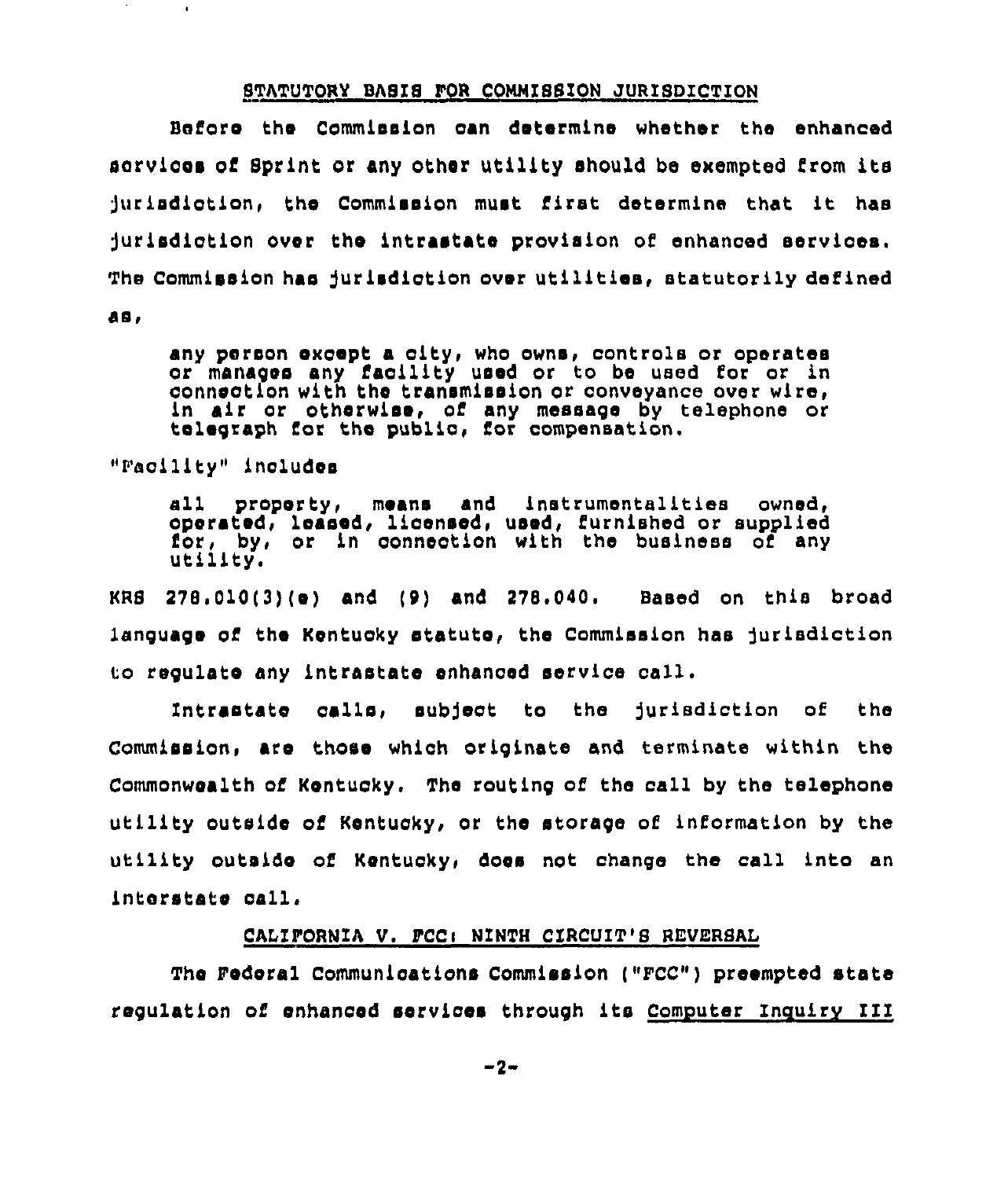proceeding (amendment of Sections 64.702 of the Commission Rules and Regulations, CC Docket No. 85-229). However, the Ninth Circuit in People of the State of Cal. v. F.C.C,, 905 F,2d 1217 (1990), reversed the FCC's decision and remanded the proceeding back to the FCC. The Ninth Circuit traces the history of structural separations found in the Second Computer Inquiry proceedings, 77 F.C.C. 2d 384 (F.C.C., 1980), which were "designed to protect the integrity of two distinct markets - the unregulated market for enhanced services and the regulated market for basic telephone service," 905 F.2d at 1228. The Court then states that the FCC "reversed course and announced its intention to relieve the BOCs (Bell Operating Companies] of the separation requirements." Id. The FCC concluded that the cost of separation exceeded the public benefits and "proposed to replace the requirement with accounting and other nonstructural regulations." Id. at 1229.

The regulatory goals resulting from structural separation could be achieved, according to the FCC, by two non-structural safeguards. First, the PCC would develop cost allocation methods to minimize the BOCs' ability to shift costs from their unregulated to regulated activities. Second, the FCC adopted regulations specifically designed to prevent the BOCs from exercising their market power and providing network access to discriminate against competing providers of enhanced services. This antidiscrimination regulation had three prongs: (a) an open network policy requiring BOCs to make the network as accessible to competitors as to the BOCs; (b) requiring BOCs to notify competitors of changes in the

 $-3-$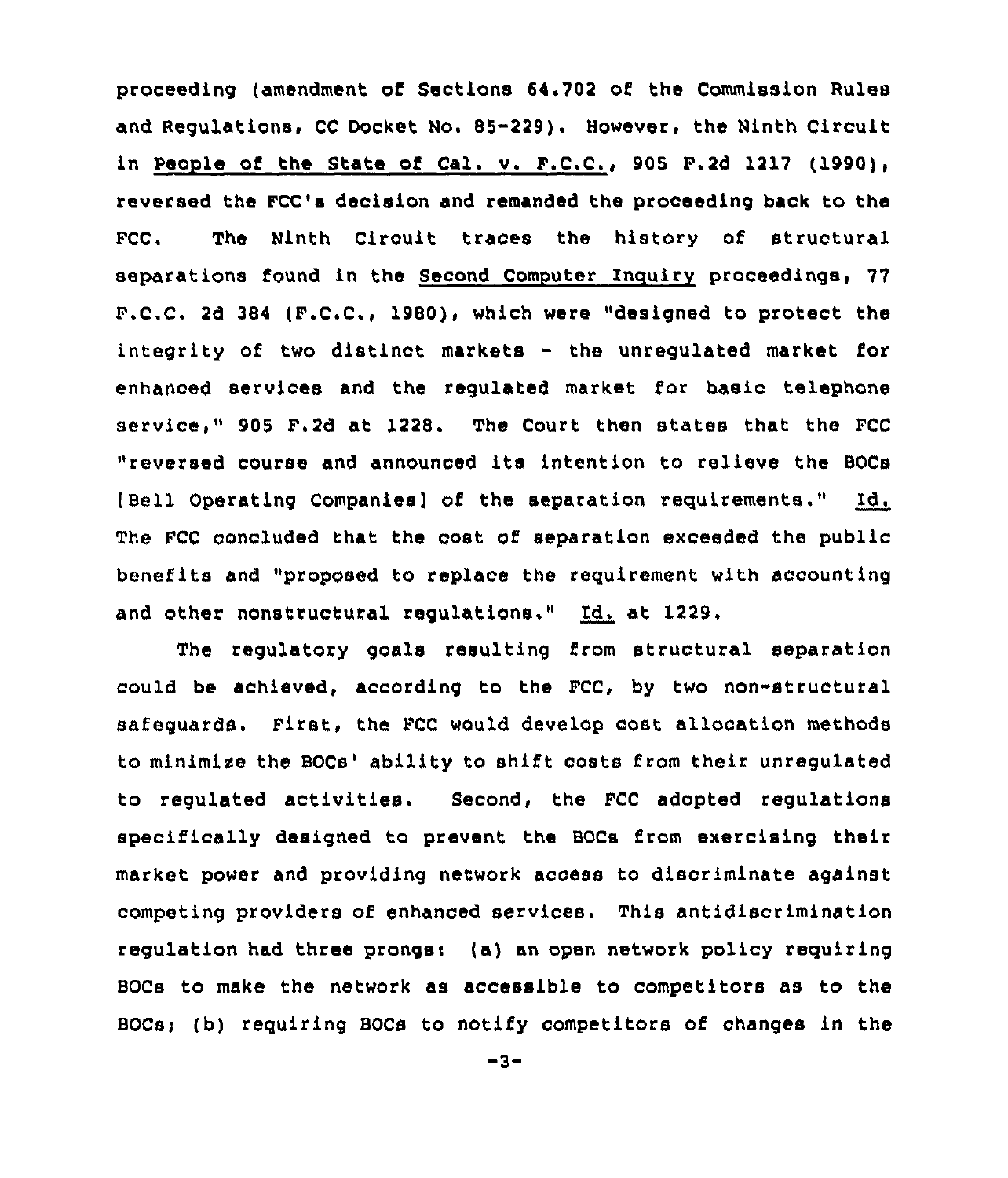network that may affect their provision of enhanced services; and (c) requiring BOCs to provide competitors with information about customer use of the telephone network. Id.

The Ninth Circuit held that it was arbitrary and capricious for the FCC to "abandon structural separation and rely on cost accounting requlations to provide regulatory protection for ratepayers and competitors against the harmful affects of crosssubsidisation." Id. at 1238.

In addition to separation requirements, Computer Inquiry III preempted nearly al) state regulation of the sale of enhanced services by communications common carriers.

The FCC orders had precluded state regulators from three areas: (1) tariffing of enhanced services sold by communications carriersi (2) requiring communications carriers to maintain structural separation from their basic and enhanced service operations; and  $(3)$  requiring nonstructural safeguards that are inconsistent or more stringent than the FCC's nonstructural safeguards. In the Ninth Circuit case, the State of California asserted that the FCC preemption orders violated  $S(2(b))(1)$  of the Communications Act which denies FCC )urisdiction with respect to charges, classifications, practices, services, facilities, or regulations for or in connection with intrastate communication service by wire or radio of any carrier. <sup>47</sup> U.S.C. S152(b)(I). Id. at 1239. (Emphasis added.)

Ouoting Louisiana Public Service Commission v. FCC 476 U.S. 355 at 370, the Ninth Circuit stated that the sphere of state

 $-4-$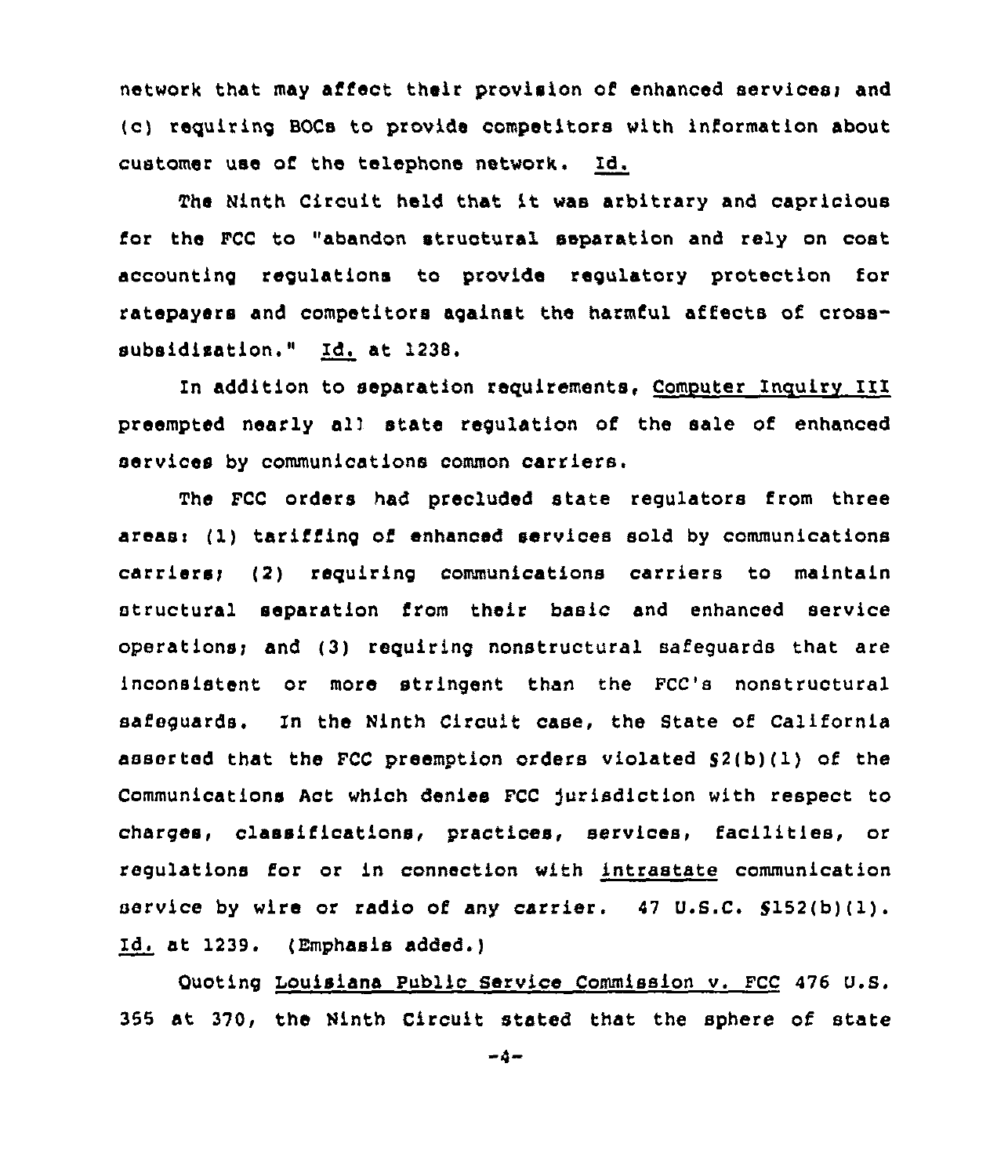authority which the Communications Act "fences off from FCC reach or regulation" includes at a minimum services that are delivered by a telephone carrier in connection with its intrastate common carrier telephone services. According to the Ninth Circuit, "as long as enhanced services are provided by communications carriers over the intrastate telephone network, the broad 'in connection with' language of \$2(b)(l) placed them squarely within the regulatory domain of the state." 905 F.2d at 1240. The Ninth Circuit, thus, rejected any distinction between basic and enhanced services when establishing jurisdiction. Accordingly,  $S(1|b)(1)$  of the Communications Act fences off from FCC reach or regulation intrastate communications applicable to enhanced services as well as basic services.

Next, the Ninth Circuit addressed the "impossibility" exception to the 52(b)(I) restrictions on the FCC's preemption authority. The FCC had argued that its preemption of state-imposed structural separation requirements and some state-imposed nonstructural safeguards was valid because such state regulations could not feasibly coexist with the Computer Inquiry III scheme. Id. at 1242. The Ninth Circuit recognised the impossibility exception to  $$2(b)(1)$  but, quoting NARUC v. F.C.C., 880 F.2d 422, 429, stated that this exception was a "limited one" and that "the FCC bears the burden of justifying its entire preemption order by demonstrating that the order is narrowly tailored to preempt only such state regulation as would negate valid FCC regulatory goals." 905 F.2d at 1243.

 $-5-$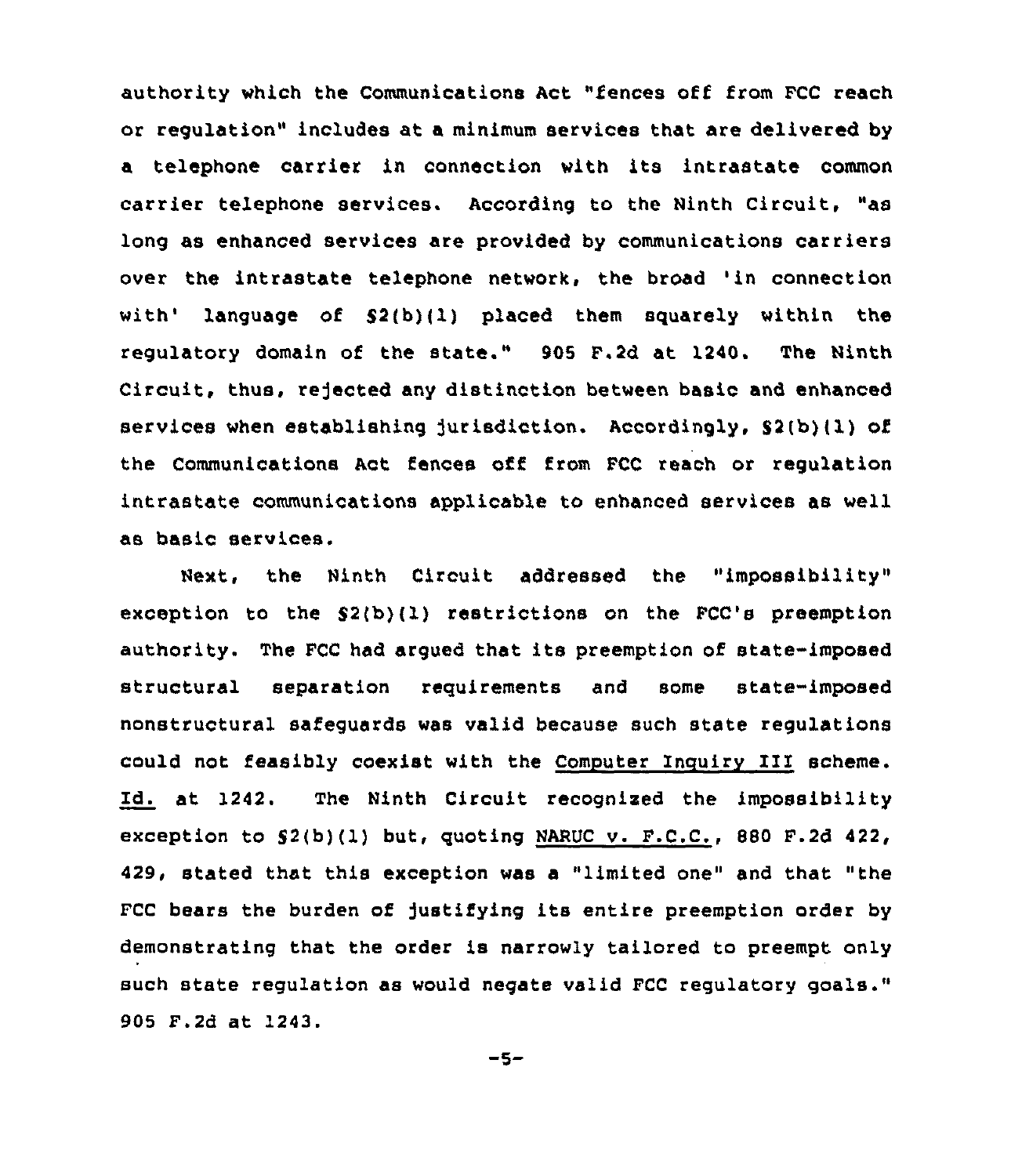The Ninth Circuit reversed the FCC's preemption of state structural separation requirements (not an issue here in Kentucky) because the FCC neglected to address "the possibility that enhanced services may be offered on a purely intrastate basis." Id. at 1244.

Concerning the FCC preemption of state nonstructural safeguards, the Ninth Circuit held that the record failed to support the FCC's preemption of (l) all state nonstructural safeguards applicable to ATaT and the BOCs which are inconsistent with the nonstructural safeguards imposed on AT&T and the BOCs by the FCC; and (2) all state nonstructural safeguards applicable to the independent communications carriers that are more stringent than those imposed by the FCC on ATST and the BOCs. Id. The Ninth Circuit held that "an argument that state regulation will negate valid federal purposes in 'many' cases does not suffice to justify preemption of all state regulations in an area. The impossibility exception to  $S2(b)(1)$  is a narrow one that may be invoked only when state and federal regulation cannot feasibly coexist." Id.

In conclusion, the Ninth Circuit held that the FCC failed to carry its burden of showing that its preemption orders are necessary to avoid frustrating its regulatory goals and therefore vacated the Computer Inguiry III orders and remanded to the FCC for further proceedings consistent with this opinion. Id. at I246.

-6-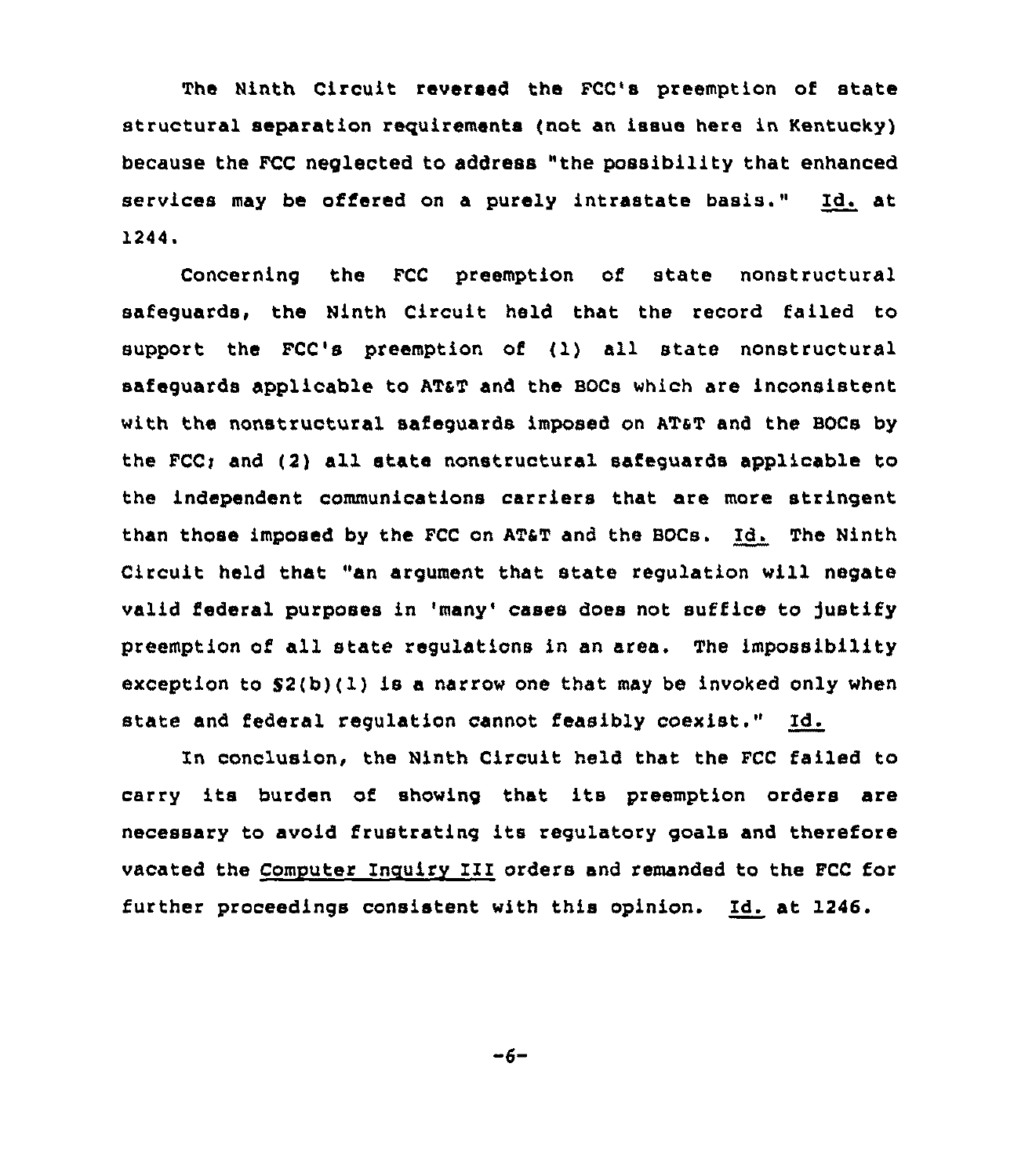### COMPUTER INQUIRI III REMAND PROCEEDINGS

Next, we turn to consideration of the FCC's Computer Inquiry III Remand Proceedings: Bell Operating Company Safeguards and Tier I Local Exchange Company Safeguards. CC Docket No. 90-623 released December 20, 1991 ("Remand Proceedings"). The FCC on remand declined to preempt all the state regulation preempted in Computer Inguirv II1 but did preempt certain forms of state regulation that would thwart or impede federal objectives. Id. at paragraph 1.

The Ninth Circuit concluded that the FCC could have justified its preemption decision on the grounds that the national interest in allowing the BOCs to compete more efficiently in the enhanced services industry justified reduced regulatory protection against cross-subsidization. Lacking this finding, the Ninth Circuit held that the FCC acted arbitrarily in removing structural separation safeguards and preempting state regulation of enhanced services. Id. at paragraph 4.

In response to the Ninth Circuit, the FCC adopted a strengthened set of cost accounting safeguards which in its opinion constitute an effective alternative to structural separation to protect against cross-subsidization. Also, the FCC adopted various safeguards against discrimination including network disclosure rules, nondiscrimination reporting requirements, and revised Customer Proprietary Network Information ("CPNI") rules. Id. at paragraph 10.

The FCC first addressed cross-subsidization safeguards. It concluded that the strengthened system of cost accounting

 $-7-$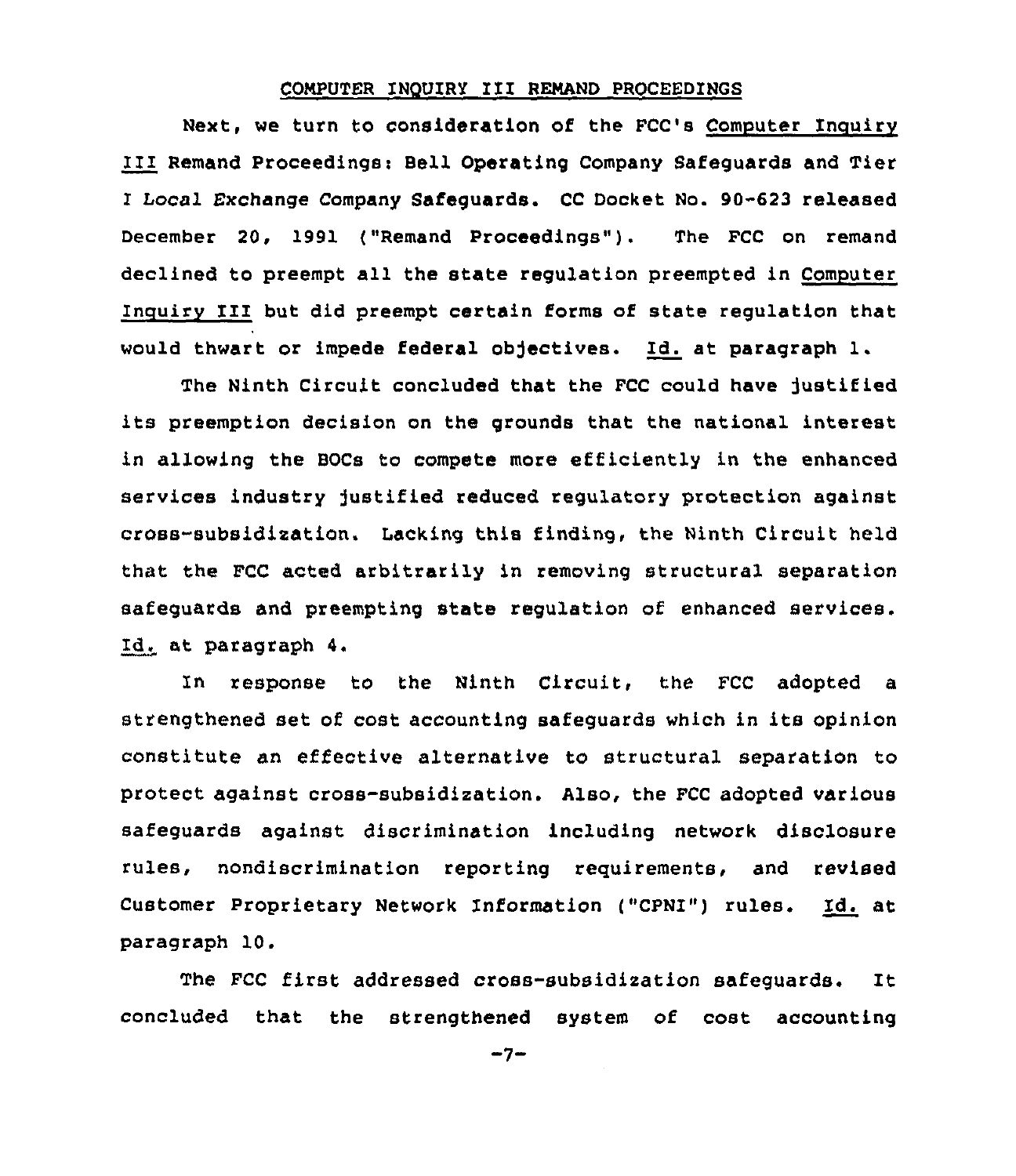safeguards protects ratepayers against cross-subsidization by BOCs. This system consists of five principal parts: (1) effective accounting rules and cost allocation standards; (2) filed cost allocation manuals reflecting the established rules and standards; (3) independent audits of carrier cost allocations, requiring a positive opinion that the carriers' allocations comply with the manuals; (4) detailed reporting requirements and the development of an automated system to store and analyze the cost data; and (5) on site audits by PCC Staff. Id. at paragraph 46.

Next, the FCC addressed non-structural safeguards to protect independent enhanced service providers from possible BOC discrimination in access to underlying basic services. These included (1) open network architecture as adopted by the FCC in December 1990; (2) the Computer III nondiscrimination reporting requirements; (3) Computer II1 network information disclosure rules; and (4) CPNI disclosure rules. Id. at paragraph 57.

The Remand Proceeding also discusses preemption issues at length. The FCC stated that:

Preemption of state regulation in this area should be as narrow as possible to accommodate differing state views while preserving federal goals. In this proceeding, we preempt state requirements for structural separation of facilities and personnel used to provide the intrastate portion of )urisdictionally mixed enhanced services, state CPNI rules requiring prior authorization that is not required by our rules, and state network disclosure rules that require initial disclosure at a time different than the federal rule. These state rules would thwart or impede the nonstructural safeguards pursuant to which interstate enhanced services and the federal goals that<br>they are intended to achieve. We do not preempt the they are intended to achieve.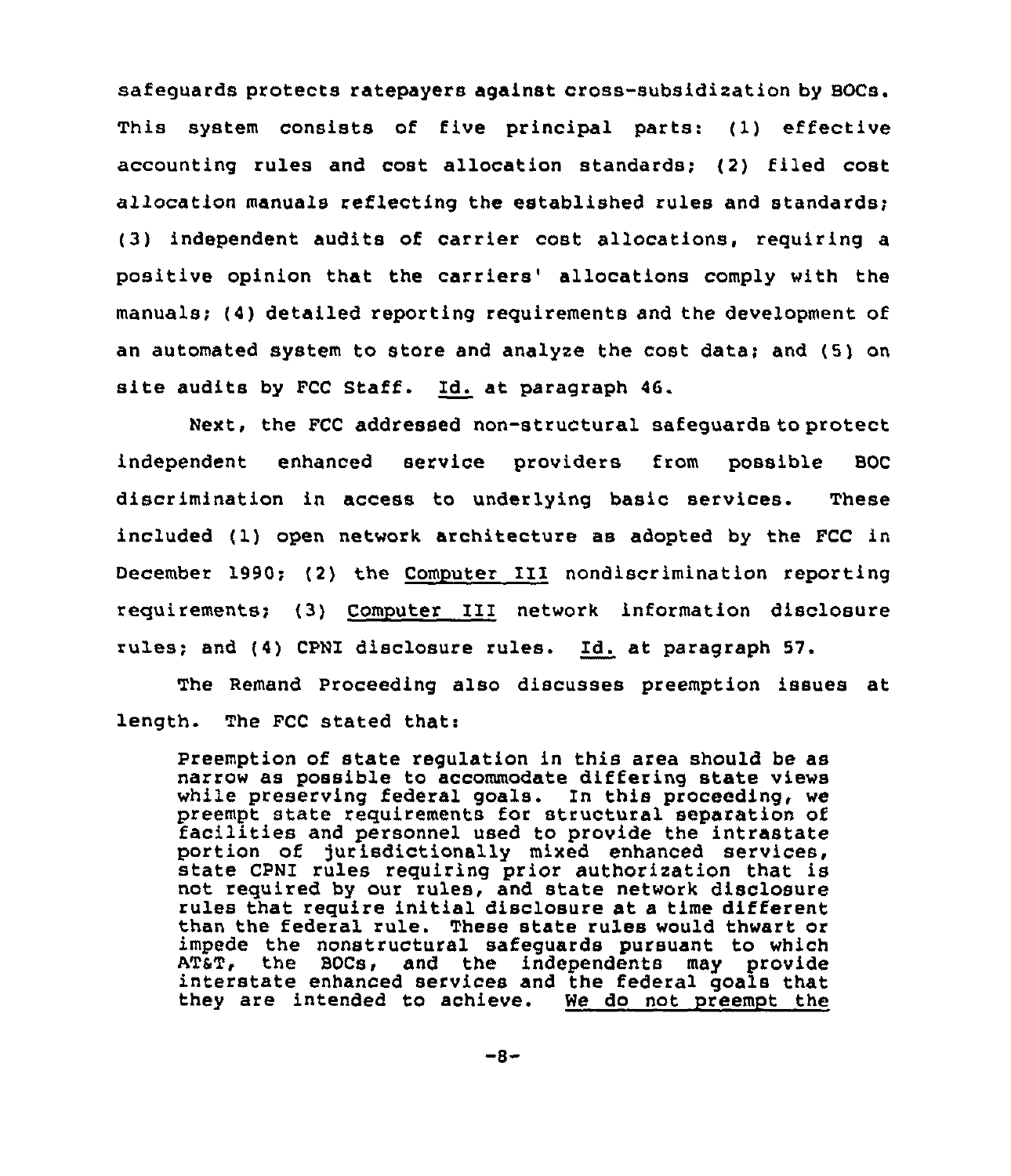other state safeguards, which we will review if necessarv, on a case-bv-case basis.

Id. at paragraph 121. (Emphasis added).

According to the FCC, state structural separation requirements that apply to purely intrastate enhanced services or that merely require a separate corporate entity with separate books of accounts for the intrastate portion of jurisdictionally mixed enhanced services would not thwart federal objectives, but state requirements for separation of facilities and personnel used to provide the intrastate portion of jurisdictionally mixed enhanced services would thwart the FCC's objectives and therefore such requirements were preempted. Id. at paragraph 122.

The FCC has found that for a state commission to require separate corporate entities with separate books of account for the intrastate portion of jurisdictionally mixed enhanced services would not thwart the federal objective and, therefore, would not be preempted. This affords the Kentucky Commission latitude in regulating enhanced services. The FCC states that it is not now persuaded that a state requirement for a separate corporate entity with separate books of account for the provision of the intrastate component of a jurisdictionally mixed enhanced service would thwart federal objectives. Id. at paragraph 128.

The FCC determined that carrier implementation of a state' "prior authorization" rule for CPN1 where it is not required under the federal rule would effectively require the separation of marketing and sales personnel dealing with interstate enhanced

 $-9-$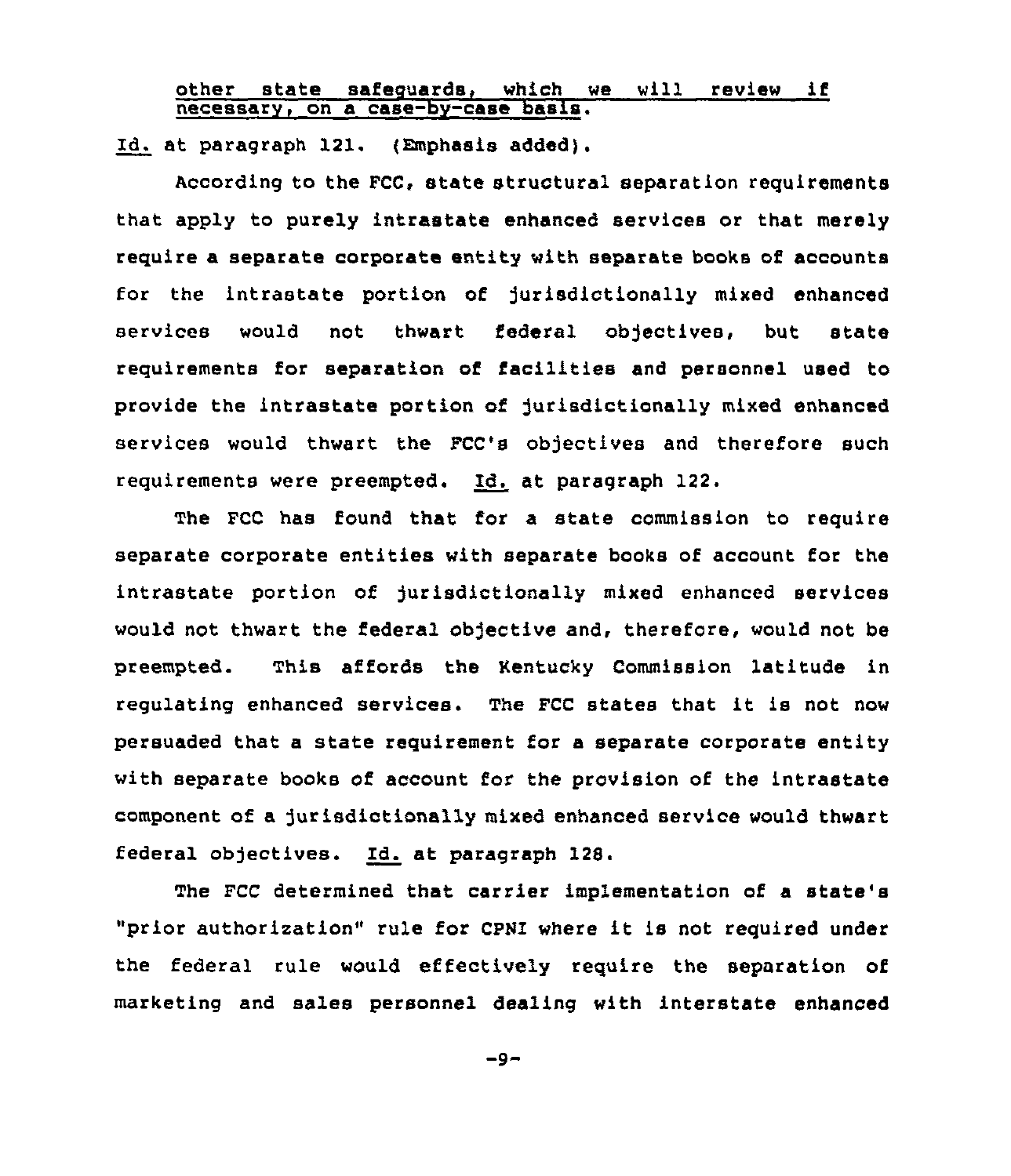services from personnel dealing with interstate basic services. Access to CPNI permits integrated marketing of enhanced services and permits the efficient use of carrier resources to provide enhanced services to the mass market. Thus, the FCC preempted state CPNI rules applicable to the BOCs, AT&T, and independents that require prior authorization whenever such authorization is not required by the FCC's rules. No other aspects of state CPNI rules were preempted. Id. at paragraph 130.

Last, the FCC addressed the preemption network disclosure rules for information affecting the interconnection of enhanced service providers. The FCC has required that carriers disclose such network interface information at the "make/buy point." The FCC has preempted state network disclosure rules that require initial disclosure at a time different than the FCC rule, but the FCC did not preempt any state rule that required disclosure of different or broader information and will address these situations on a case-by-case basis. Id. at paragraph 131.

Thus, the FCC Remand Proceeding has left to the states the regulation of enhanced services in any number of circumstances.

## CONCLUSION

Based on the FCC's decision on remand from the Ninth Circuit, regulation of intrastate enhanced service calls by the Kentucky Commission is not preempted, provided the regulation does not thwart narrowly defined federal objectives.

-10-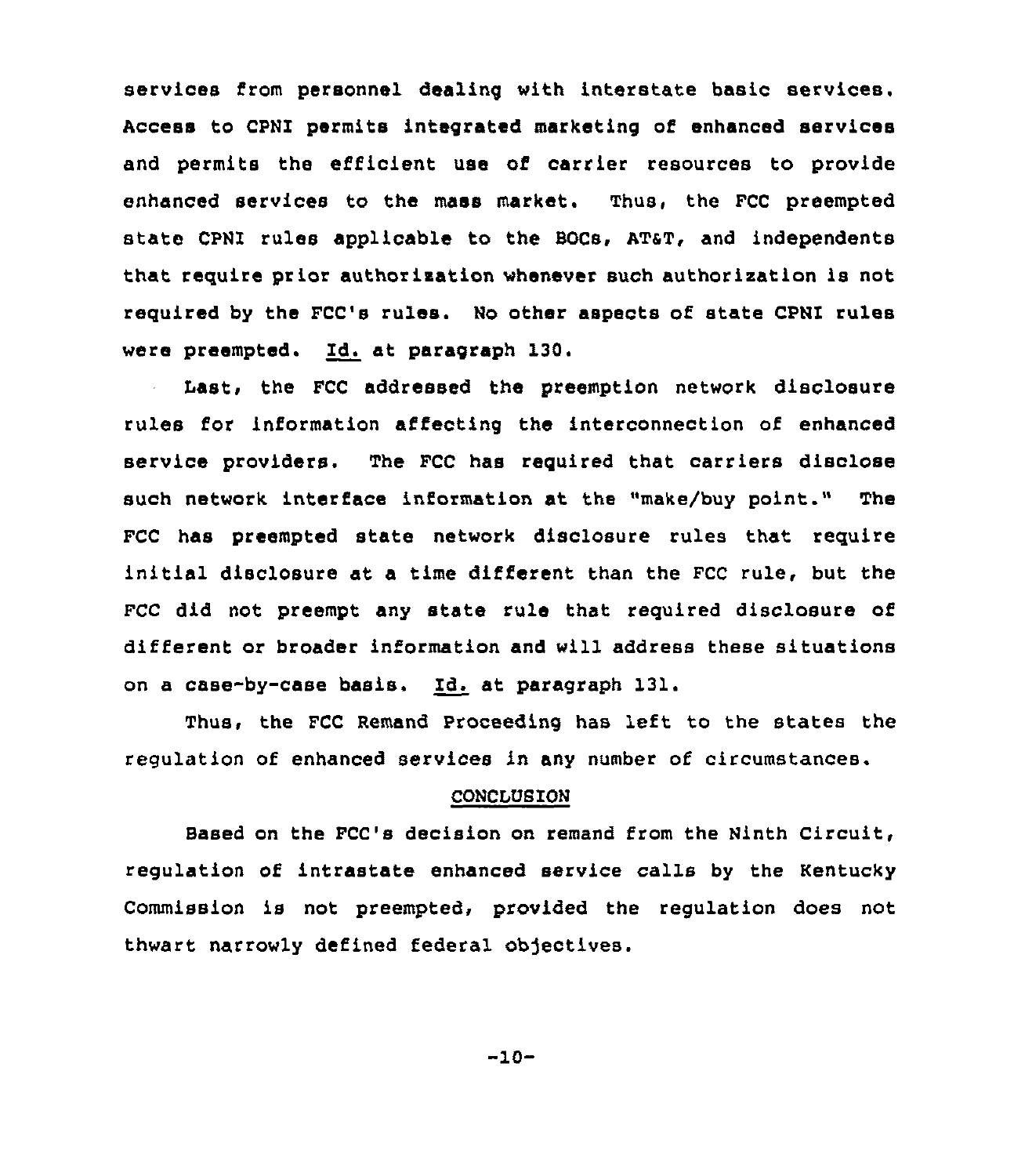The Kentucky Commission does have jurisdiction over the intrastate portions of this )urisdictionally mixed service and can construct reasonable regulations regarding the intrastate portions,

Sprint alternately requests in its petition that intrastate enhanced services be exempted from Commission regulation. The petition does not specifically delineate each component of the exemption statute as required by KRS 278.512 and 278.514, and to that extent the petition is incomplete. Sprint shall address each of the criteria identified in KRS 278.512 and provide additional data to support its petition for exemption from regulation. Upon receipt of this information, the Commission will weigh each of the components and determine the appropriate regulatory status for Sprint's enhanced services in Kentucky.

The Commission, having been otherwise sufficiently advised, HEREBY ORDERS that:

1. Sprint shall specifically and separately address each criteria identified in KRS 278.512 and shall provide data to support its views no later than April 9, 1993.

2. Requests for information to Sprint from the Commission and any intervenors shall be due no later than April 30, 1993.

3. Sprint shall mail or deliver responses to the requests for information no later than Nay 21, 1993.

4. Any request for a public hearing shall be due no later than Nay 28, 1993.

-11-